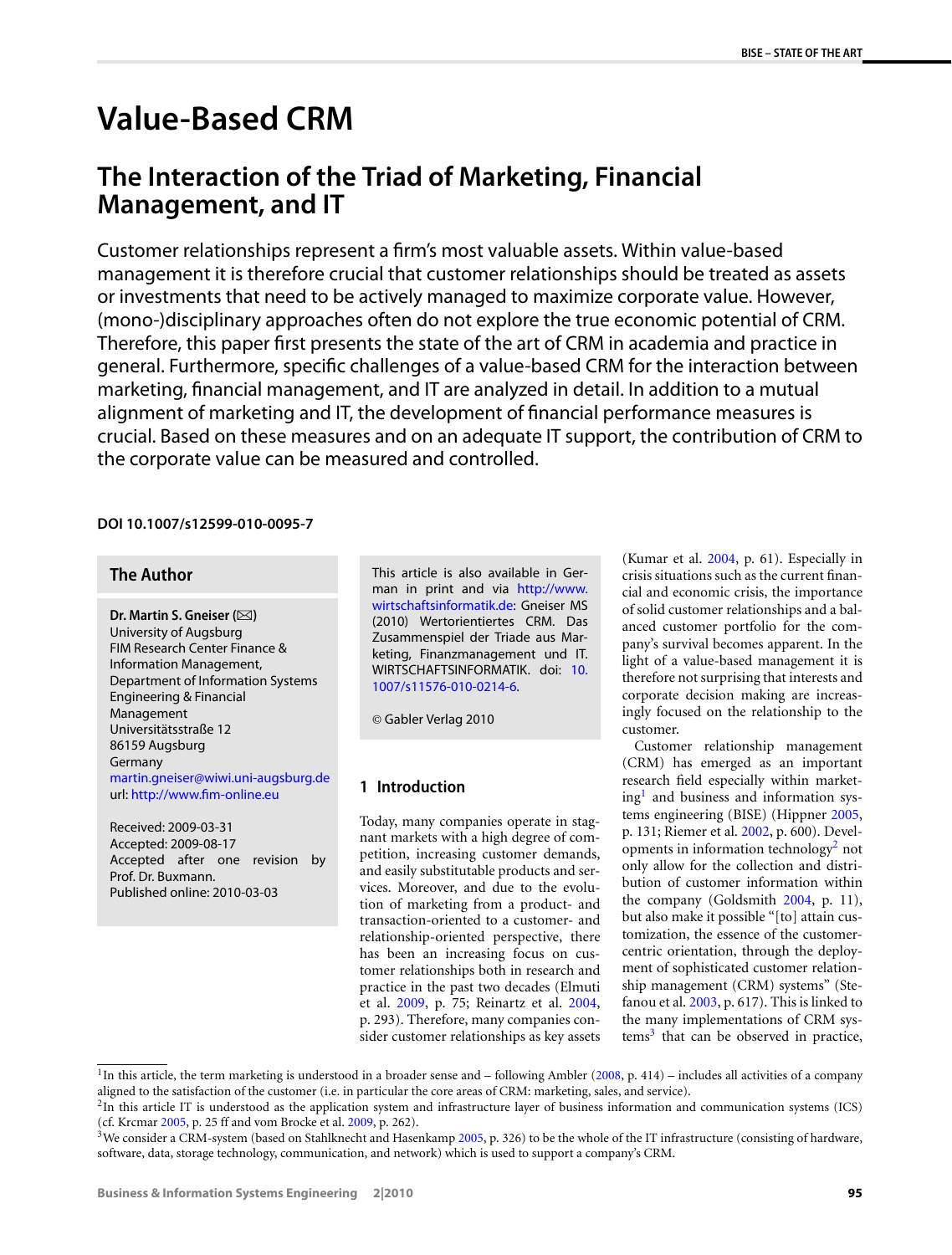in order to ensure synchronization and operational support for customer-related processes within the "classical" core areas of CRM (marketing, sales, and service). According to a comprehensive study by Sackmann et al. ([2008](#page-8-0), p. 23), nearly 85% of the companies surveyed have implemented CRM systems. Apart from a growth forecast of Germany-wide IT investments in CRM to more than 2 billion Euros by the end of 2010 (Seidel [2008](#page-8-0)) an increase of global revenues from license sales of CRM software from nearly 3.6 billion U.S. dollars in 2007 to up to 6.6 billion U.S. dollars in 2012 is estimated (Marketingcharts [2008](#page-7-0)).

However, despite huge investments numerous studies in business practice illustrate that many CRM projects fail to achieve their objectives (Becker et al. [2009](#page-6-0); Elmuti et al. [2009](#page-6-0), p. 76). In particular, CRM projects have mainly focused on a system implementation without considering that this is only one component of a successful CRM strategy (Reinartz et al. [2004](#page-8-0), p. 302; Richard et al. [2007](#page-8-0), p. 423 f). Thus, not only a customer-centric design of the business model as well as the adjustment and alignment of processes, of application systems and of the infrastructure of the company have to be ensured. Rather, within a value-based management all CRM activities and decisions have to be consistently linked to the business goal of an enterprise, i.e. maximizing the long term shareholder value (Bauer et al. [2006,](#page-6-0) p. 17; Rao and Bharadwaj [2008](#page-8-0), p. 16).

What is more, value orientation as a concretization and advancement of the shareholder value approach (SHV) should not only be – as some proponents of SHV-theory claim (Brealey et al. [2007](#page-6-0); Keown et al. Equate [2008\)](#page-7-0) – a maximization of the stock price and thus the market capitalization. In this article and according to Rappaport ([1986\)](#page-8-0) and Copeland et al. [\(1993\)](#page-6-0), value orientation is rather understood as a concretization of the SHV with the long-term objective to maximize the net present value of all future cash flows. This long-term orientation, as Danielson et al. [\(2008](#page-6-0)) and Albach [\(2001](#page-6-0)) show, also leads to compatibility between the SHV and the stakeholder value approach. Moreover, a key performance measure based on the discounted cash flow (DCF) approach<sup>4</sup> allows for the indirect consideration of nonfinancial measures, which precede the financial dimension as "early indicators" and which finally affect the future cash flows with some delay (Gu [2005;](#page-7-0) Ittner and Larcker [1998\)](#page-7-0).

Therefore, an integrated, companywide, and value-based CRM requires not only an extension of the considered interface between marketing and IT to the perspective of financial management, but also a cross-functional integration and selectively adjusted collaboration of this resulting triad. A (mono-) disciplinary approach – as it can be found in the majority of marketing management research literature – only insufficiently specifies a CRM concept with regard to a valuebased management (Meyer and Kolbe [2005](#page-7-0), p. 176; Zablah et al. [2004](#page-8-0), p. 476).

The article addresses this research gap by analyzing the central aspects of a selectively adjusted collaboration of marketing, financial management, and IT in terms of a value-based CRM.

The article is structured as follows: First, we review the research literature regarding CRM and provide a brief overview of the theoretical concept and framework in Sect. 2. In addition to a brief description of the historical development, we identify different perspectives of CRM. A categorization of the functions of CRM systems in Sect. [3](#page-2-0) completes the theoretical background for our analysis. In Sect. [4](#page-3-0) we then expand the interdisciplinary view of marketing and IT by adding the perspective of financial management which is necessary for a value-based orientation and management of the CRM, and we analyze the interaction of these three fields in detail. The last Sect. summarizes the results and points out areas for further research.

#### **2 CRM – A Conceptual Overview**

The idea of CRM can be traced back to the field of *relationship marketing* (RM), which has been introduced by scientific works of Berry [\(1983](#page-6-0)), the IMP Group (e.g. Ford [1990\)](#page-6-0), and Christopher et al. [\(1991](#page-6-0)). According to Berry

[\(1983,](#page-6-0) p. 25), RM is defined as "attracting, maintaining and – in multi-service organizations – enhancing customer relationships". Thereby, RM shifts the focus of *transaction marketing*, the marketing paradigm dominant up until then, from a general concentration on customer acquisitions and single transactions to long-term customer relationships and individualized products and services. The increasing importance of RM has led to numerous research activities and articles, special issues of academic journals and books.<sup>5</sup> With the development of IT and the focus on the customer – in the original sense RM deals with all stakeholders and not only with the customer himself (Payne and Frow [2006,](#page-8-0) p. 137) – CRM emerged from a synthesis of RM and different research streams within marketing and BISE. In a detailed analysis, Hippner [\(2005,](#page-7-0) p. 118 f) distinguishes these into research streams that tend to have a more conceptual marketing background (including database marketing, one-to-one marketing, direct marketing, mass customization) and research streams which tend to have a more technical BISE background (including business process management – e.g. total quality management, business process reengineering – IT integration, information and knowledge management). By means of a consistent alignment of the company and the company's business processes to customers – especially within marketing, sales, and service – CRM focuses on establishing, maintaining, and enhancing long-term relationships with customers (Jayachandran et al. [2005](#page-7-0), p. 177).

Although a large number of research articles in the CRM context have been published in the past two decades, there is still no universally accepted definition of CRM (Payne and Frow [2006,](#page-8-0) p. 138; Ngai [2005](#page-7-0), p. 583). Reasons for this can be found in the various disciplinary and interdisciplinary research streams and perspectives on CRM.

Therefore, various attempts have been made in recent years to develop appropriate taxonomies for the CRM concept (see e.g. Buttle [2004](#page-6-0); Payne and Frow [2005;](#page-8-0) Zablah et al. [2004](#page-8-0)). Due to the complexity of perspectives, this article resorts to the frequently used classification of Zablah et al. ([2004\)](#page-8-0) who distinguish five

<sup>4</sup>According to Copeland et al. ([1993](#page-6-0)), the DCF approach measures the value of a company by estimating the expected future cash flows, and then discounting those future cash flows with a risk adjusted interest rate.

<sup>&</sup>lt;sup>5</sup>For an overview cf. e.g. Bush et al. [\(2006](#page-6-0)) or Harker and Egan [\(2006\)](#page-7-0).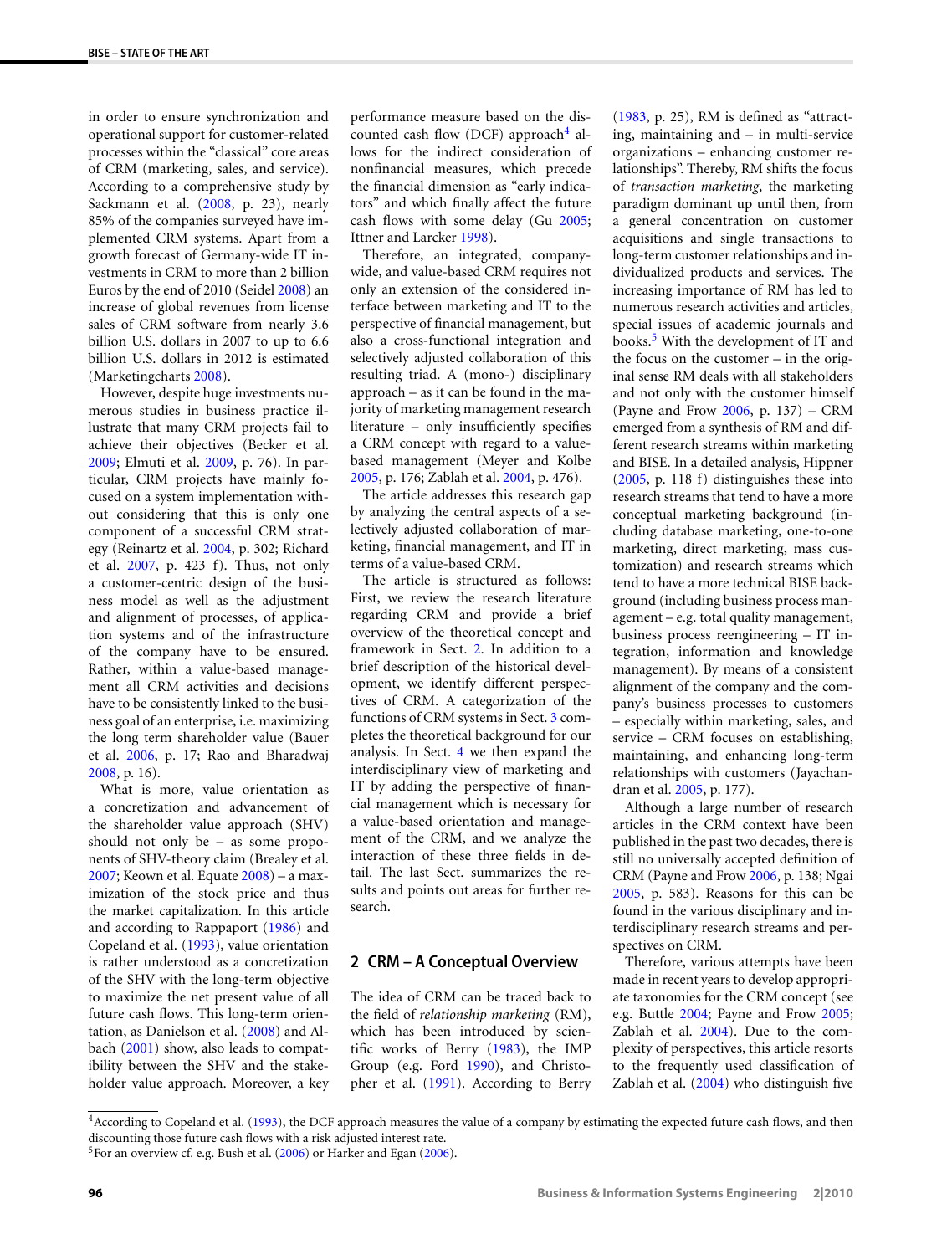| Perspective | Exemplary definition                                                                                                                                                                                        |
|-------------|-------------------------------------------------------------------------------------------------------------------------------------------------------------------------------------------------------------|
| Process     | CRM as " the overall process of building and maintaining profitable customer relationships by delivering superior<br>customer value and satisfaction" (Kotler and Armstrong 2004, p. 16)                    |
| Strategy    | CRM as " a business strategy evolved to manage the development of a company, the acquisition and retention of its<br>customers and to create long-term value between them" (Jackson 2005, p. 76)            |
| Philosophy  | "CRM is not a discrete project - it is a business philosophy aimed at achieving customer centricity for the company" (Hasan<br>$2003$ , p. 16)                                                              |
| Capability  | CRM " means being willing and able to change your behavior towards an individual customer based on what the customer<br>tells you and what else you know about that customer" (Peppers et al. 1999, p. 151) |
| Technology  | CRM as " a technology-enabled business management tool for developing and leveraging customer knowledge to nurture,<br>maintain, and strengthen profitable relationships" (Raman et al. 2006, p. 40)        |
|             |                                                                                                                                                                                                             |

<span id="page-2-0"></span>**Table 1** Dominant perspectives on CRM (according to Zablah et al. ([2004](#page-8-0)))

main perspectives (process, strategy, philosophy, capability, and technology). The subject of the analysis of Zablah et al. [\(2004](#page-8-0)) was an extensive review of major definitions on CRM in published and working academic papers, CRM web portals as well as definitions offered by the top CRM software manufacturers and providers. **Table 1** provides representative conceptualizations of each of the five perspectives on CRM.

At the same time, the prevalence of the technological perspective in business practice is especially caused by the fact that for most companies CRM comes along with implementing a CRM system (Doherty and Lockett [2007,](#page-6-0) p. II). Therefore, it is not surprising that in business practice CRM is often considered as a synonym for CRM systems (Reinartz et al. [2004](#page-8-0), p. 293). Even though studies emphasize that IT plays a substantial role in CRM efforts (Jayachandran et al. [2005\)](#page-7-0), they also reveal that the failure of numerous CRM initiatives can be attributed to the fact that CRM projects are considered as pure IT projects (Da Silva and Rahimi [2007,](#page-6-0) p. 4). In contrast, for a holistic customer orientation the company's strategic goals and the necessary customer-oriented business processes have to be clearly defined in advance of the implementation.

# **3 Classification of the Functionality of CRM Systems**

Modern IT offers many possibilities for supporting CRM. The enhancement of IT and new findings from research and practice lead to the fact that CRM systems are subject to constant change and that their scope and ability is modified by new functions and features. According to Hippner et al. [\(2007](#page-7-0), p. 48) the central task of CRM systems consists in (1) the systematic consolidation and analysis of customer information, (2) the synchronization and support of the central operational CRM processes in marketing, sales, and service, and (3) the integration and management of all communication channels between customers and company. In studies by researchers and CRM software providers on the implementation of CRM systems – for an overview see e.g. Meyer and Kolbe [\(2005](#page-7-0)) – the numerous functions are distinguished with regard to three main areas: *operational* CRM, *analytical* CRM, and *communicative* (or *collaborative*) CRM (Teo et al. [2006](#page-8-0), p. 1619). Besides these "classical" application areas and concerning the use of the Internet and mobile communication within CRM and the implementation of CRM in e-commerce and mcommerce, some authors recently proposed an additional classification – which is the *electronic* CRM (eCRM<sup>6</sup>) (Xu and Walton [2005,](#page-8-0) p. 960 f). Due to the lack of a consistent view on or understanding of eCRM in current literature, an explicit classification of eCRM systems is not provided in this article. **Fig. [1](#page-3-0)** illustrates an example of a CRM system architecture and the classification of the functionalities.

*Operational* CRM includes instruments and applications that support all business areas and their business processes which are in direct contact with customers (front office). The components contribute to IT support and to a large extent to the automation of customer-centric business processes and activities as well as to the integration of customer-oriented applications between front and back office (e.g. ERP or SCM systems), especially in the business areas marketing, sales, and customer service (Iriana and Buttle [2006](#page-7-0), p. 23). Typical features of the operational CRM are the campaign, event, and complaint management as well as the sales force support.

Analytical CRM systems are focused on the systematic collection, evaluation, and analysis of all customer contacts and customer reactions including resulting customer-related information (Hippner et al. [2007](#page-7-0), p. 49; Iriana and Buttle [2006](#page-7-0), p. 28). Information about customers, products, and services are stored, for example, in a customer data warehouse to evaluate, forecast, and optimize customer relationships using analysis tools and techniques (e.g. OLAP and Data Mining). In the process of building a learning system (closed loop architecture) customer actions and reactions can be systematically evaluated. Thus, the customer-oriented business processes and the individual adjustment of the communication and service to the customers' needs can be continually improved (Hippner et al. [2007,](#page-7-0) p. 49). Via building customer profiles and externalizing behavioral patterns the analytical CRM ensures the support of the strategic and tactical decision-making process (Buttle [2004,](#page-6-0) p. 10).

*Communicative* (or *collaborative*) CRM systems ensure the communication, the synchronization, and the management of individual communication and distribution channels (e.g. branch, Internet) between the company and the customer (Xu and Walton [2005](#page-8-0), p. 961). Thus, the implementation of a multi-channel management by providing uniform and consistent information across all channels

 $6$ According to Schierholz et al. [\(2006,](#page-8-0) p. 1) mobile CRM (mCRM) is a subset of eCRM.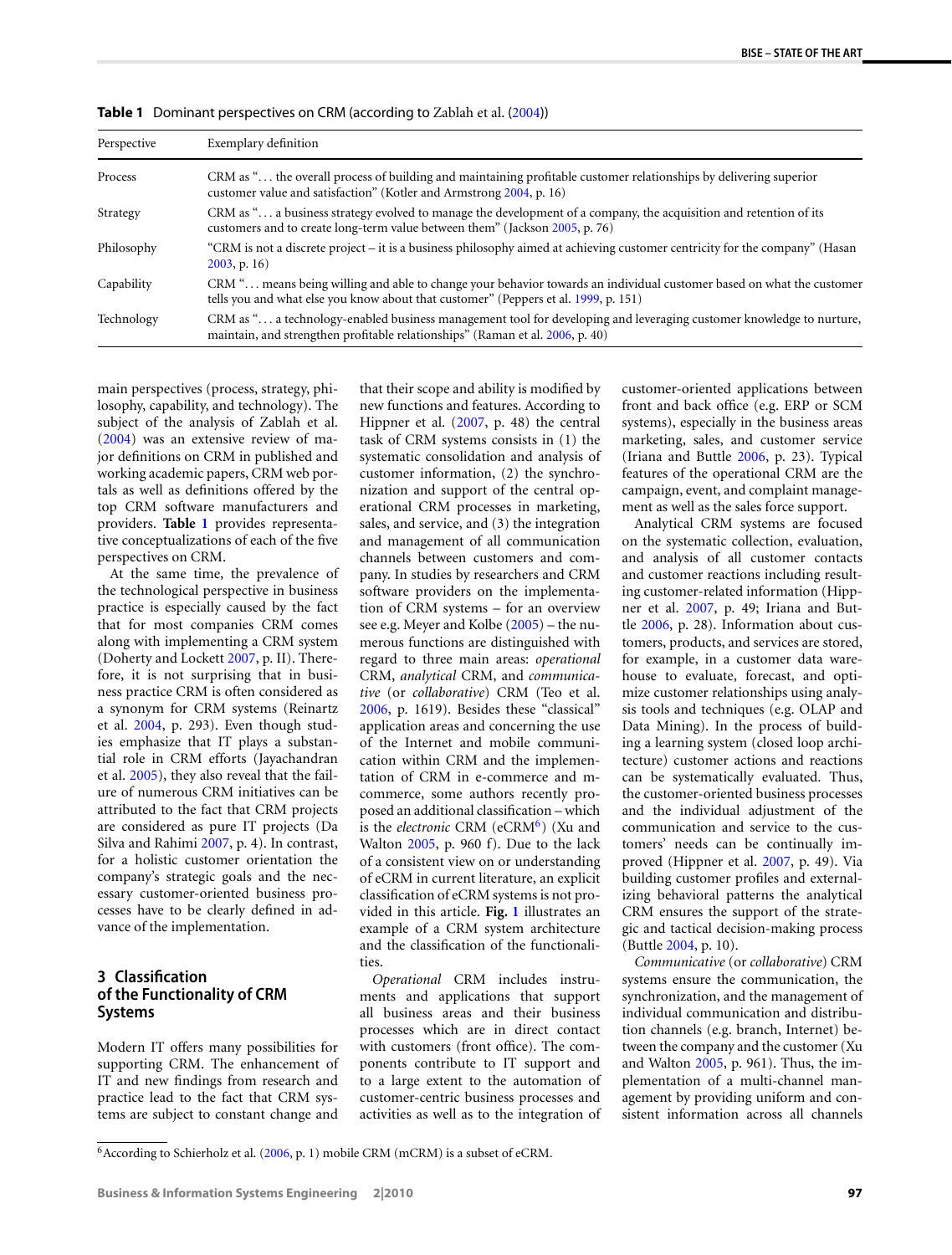<span id="page-3-0"></span>

**Fig. 1** CRM system architecture (based on Hippner et al. [2007](#page-7-0), p. 48)

can be ensured. The Customer Interaction Center (CIC) increasingly takes a central role as a multimedia communication interface. Furthermore, collaborative CRM systems ensure a companywide and cross-company consistent CRM concept by the optimization across the entire value chain (Birker [2008](#page-6-0), p. 193).

The coordination of the different types of functionality is crucial for the successful implementation of CRM systems. Thus, the communicative (or collaborative) CRM system is e.g. responsible for providing the results of the analysis and evaluations of the analytical CRM at the right time to the operational CRM via the appropriate channel of interaction. Apart from the alignment of the CRM systems with each other also the integration into the enterprise-wide ICS architecture is necessary to ensure a consistent and holistic view of the customer relationships and to establish a so-called "learning relationship" between the customer and the company (Peppers and Rogers [2001,](#page-8-0) p. 151).

# **4 The Interaction of the Triad of Marketing, Financial Management, and IT**

Due to the increasing importance of CRM and the use of appropriate CRM systems, the establishment and maintenance of long-term customer relationships is central to many corporate activities (Richards and Jones [2008,](#page-8-0) p. 123). As the successful implementation of CRM requires marketing and IT to work closely together, CRM has developed into an important research field in the interface between marketing and BISE (Richard et al. [2007](#page-8-0), p. 422; Wehmeyer [2005](#page-8-0), p. 243). Meanwhile, however, not only issues regarding the integration of CRM systems into the existing ICS architecture are in the focus of interest. Furthermore, valuebased management requires the development and enhancement of the ability to account for marketing's contribution to firm performance, i.e. all activities and decision making within marketing have to be based on financial measures to understand the influence on shareholder

value (Bauer et al. [2006](#page-6-0), p. 17; Rao and Bharadwaj [2008,](#page-8-0) p. 16). This relevance is also illustrated by the fact that over the past years the internationally renowned Marketing Science Institute (MSI) has included the issue of "marketing productivity" and "marketing metrics" in the list of topics with the highest relevance (Marketing Science Institute [2006\)](#page-7-0). However, only the advanced capabilities of IT have enabled the dynamics of "marketing metrics". In particular, the spread of enterprise software applications in business (e.g. ERP and CRM systems) enables the high efficiency of information processing and evaluation necessary for "performance management" as well as the "monitoring that enables the use of alternative metrics" (Seggie et al. [2007,](#page-8-0) p. 836).

Therefore, within a value-based CRM – as a customer oriented specification of the principle of value-based management (Meyer and Schaffer  $2003$ , p. 64) – an exclusive mutual alignment of marketing and IT is no longer sufficient, but requires the extension of the interface view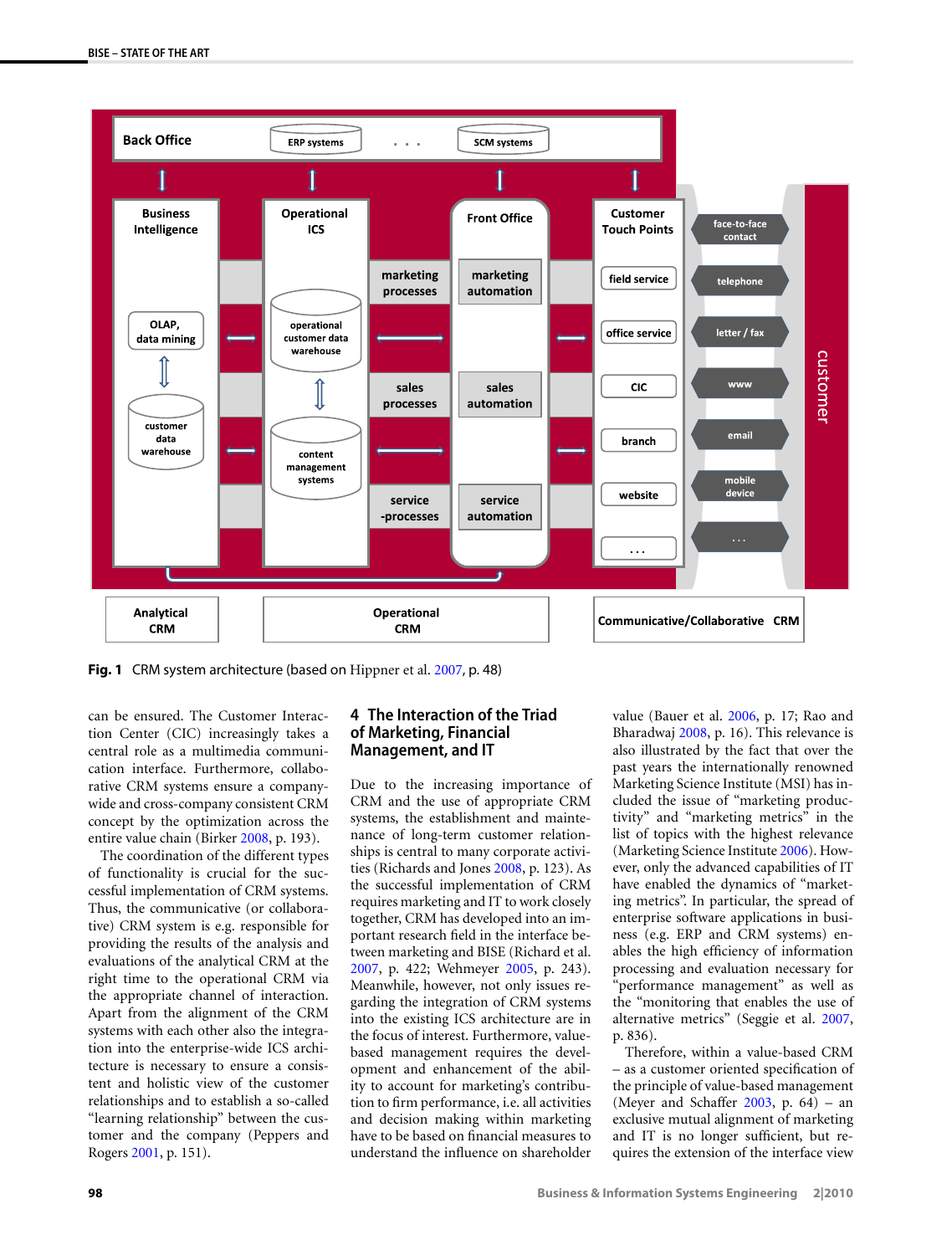to the perspective of financial management.

In the following, we first describe the key aspects of a mutual alignment of marketing and IT in the context of a value-based CRM in order to further analyze the additional perspective of financial management to complete the triad.

#### **4.1 Mutual Alignment of Marketing and IT**

Already in the 1980s it was recognized that the use of IT may result in a fundamental redesign of value chains and improve organizational efficiency (Davenport and Short [1990;](#page-6-0) Porter [1987](#page-8-0)). Particularly the Internet and the implementation of enterprise software applications introduced a new period of innovation for the enterprise-wide application of IT. In addition, McAfee and Brynjolfsson ([2008,](#page-7-0) p. 103) found out in an extensive study that "IT appears to be much more strongly correlated with the changes in the competitive dynamics than R&D does." The controversial discussion about the actual contribution of IT to business performance (Anderson et al. [2006](#page-6-0); Lim et al. [2004](#page-7-0)) is also reflected in the results of numerous studies on the implementation of CRM systems. Whereas on the one hand the failures of CRM projects have mainly been attributed to technological aspects (e.g. Fjemestad and Romano [2003\)](#page-6-0), on the other hand a number of studies show that IT plays a substantial role in CRM implementation and that a positive link between the company's investment in CRM systems and the performance of the CRM exists (e.g. Jayachandran et al. [2005;](#page-7-0) Reinartz et al. [2004](#page-8-0)). These results demonstrate that "IT/Business Alignment"<sup>7</sup>, which has been investigated for a long time, also plays a central role for CRM. Applied to the CRM context, it follows that a close integration of the business model and customer-oriented business processes – and thus of marketing strategy and marketing processes – with the alignment of IT becomes necessary (Kale [2004](#page-7-0), p. 46; Rigby et al. [2002](#page-8-0)).

However, the strategic and operational coordination within the CRM between the functional requirements of marketing and the technical capabilities of IT as well as the cooperation of these areas is often difficult due to different goals, different ways of thinking, and a different language. Therefore, in business practice companies first aligned their IT with the strategy and the processes as well as with the resulting goals and requirements of the CRM (Ting-Peng and Tanniru [2007,](#page-8-0) p. 10). CRM systems are particularly used for the provision of customized and aggregated data across all customers, for the multichannel management which implements the results of the company's strategy and the value creation process into value-adding activities with customers, as well as for providing adequate support to customer-centric processes in all phases of the customer life cycle (Zablah et al. [2004](#page-8-0), p. 479). Thus, a basis for increasing the efficiency of marketing is provided.

However, focusing just on the ability of IT to support strategy and processes bears the risk of not utilizing the full potential of innovative technologies (IT as an "enabler") and thereby losing market shares to competitors (McAfee and Brynjolfsson [2008](#page-7-0), p. 103). Thus, modern IT not only provides new interaction and communication channels (via the Internet and mobile communications), a personalized and context-related interaction with the customer, the creation of customized products and services, and new business models based on these (Goldenberg [2005](#page-6-0), p. 20; Richard et al. [2007,](#page-8-0) p. 422). On top of that, a company-wide consistent modeling and support of business processes through IT also acts as a catalyst for innovative ideas as well as "an engine for delivering them" (McAfee and Brynjolfsson [2008](#page-7-0), p. 103).

Therefore, it is crucial to analyze innovative IT developments in terms of their application to customer-oriented business strategies, goals, and processes and to adjust or re-define the latter and the underlying organizational structures. This alternating interdependence makes clear that IT and marketing resources can only contribute to a company's success if a cross-functional integration and collaboration as well as an alignment with the business goals are achieved.

#### **4.2 Extension by the Perspective of Financial Management**

Apart from the central importance of the mutual interaction between marketing and IT for the CRM, financial management and its financial methods gain in importance within a value-based management (Rust et al. [2004a](#page-8-0), p. 76). As part

of the paradigm shift in corporate management it is necessary "to establish an effective method for measuring the success of CRM efforts in a way that supports management decision making" (Richards and Jones [2008](#page-8-0), p. 120). This demand is intensified as "intangible assets", such as the customer base, have become an increasingly important part of corporate value (Bauer et al. [2006](#page-6-0), p. 231). In the 1980s and 1990s, some authors have therefore already claimed a better integration of marketing and financial management (Hyman and Mathur [2005](#page-7-0)). However, business practice shows that investments in customer relationships are still mostly based on intuition and experience of the management and are not planned in detail and assessed by financial performance measures as is done with other assets (Reinecke and Fuchs [2006](#page-8-0), p. 797). The challenges of identifying and measuring the resulting business value contribution of CRM activities can particularly be attributed to the fact that customer relationships are "intangible assets" and investments in these are transformed into future cash flows only with delay and via complex causeeffect chains (Jain et al. [2007,](#page-7-0) p. 42; Rust et al. [2004a,](#page-8-0) p. 76). Since we usually find a lack of financial measures indicating how marketing activities contribute to corporate value, marketing budgets can easily fall victim to cuts, especially in times of crisis when short-term financial results need to be improved (Goldsmith [2004;](#page-7-0) Marshall [2007](#page-7-0)).

To support both a customer- and a value-based approach and in addition to traditional performance measures (e.g. sales volume, market share), further measures have been developed firstly, inter alia, to evaluate the effect of marketing activities on intermediate outcomes (e.g. customer satisfaction, customer loyalty), which in turn influence financial performance of the firm (for an overview cf. Gupta and Zeithaml [2006\)](#page-7-0). These measures at least close the "logical gap" between marketing activities and their financial priorities (Kim and Kim [2009,](#page-7-0) p. 479; O'Sullivan and Abela [2007,](#page-7-0) p. 80). Thus, for example Buhl et al. [\(2007](#page-6-0)) show how the impact of customer satisfaction on loyalty and ultimately on the company's performance can be estimated. Complex cause-effect chains, however, lead to the fact that "often, the promised financial pay offs from improvements in

 $7$ For a detailed explanation see e.g. Teubner ([2006](#page-8-0)).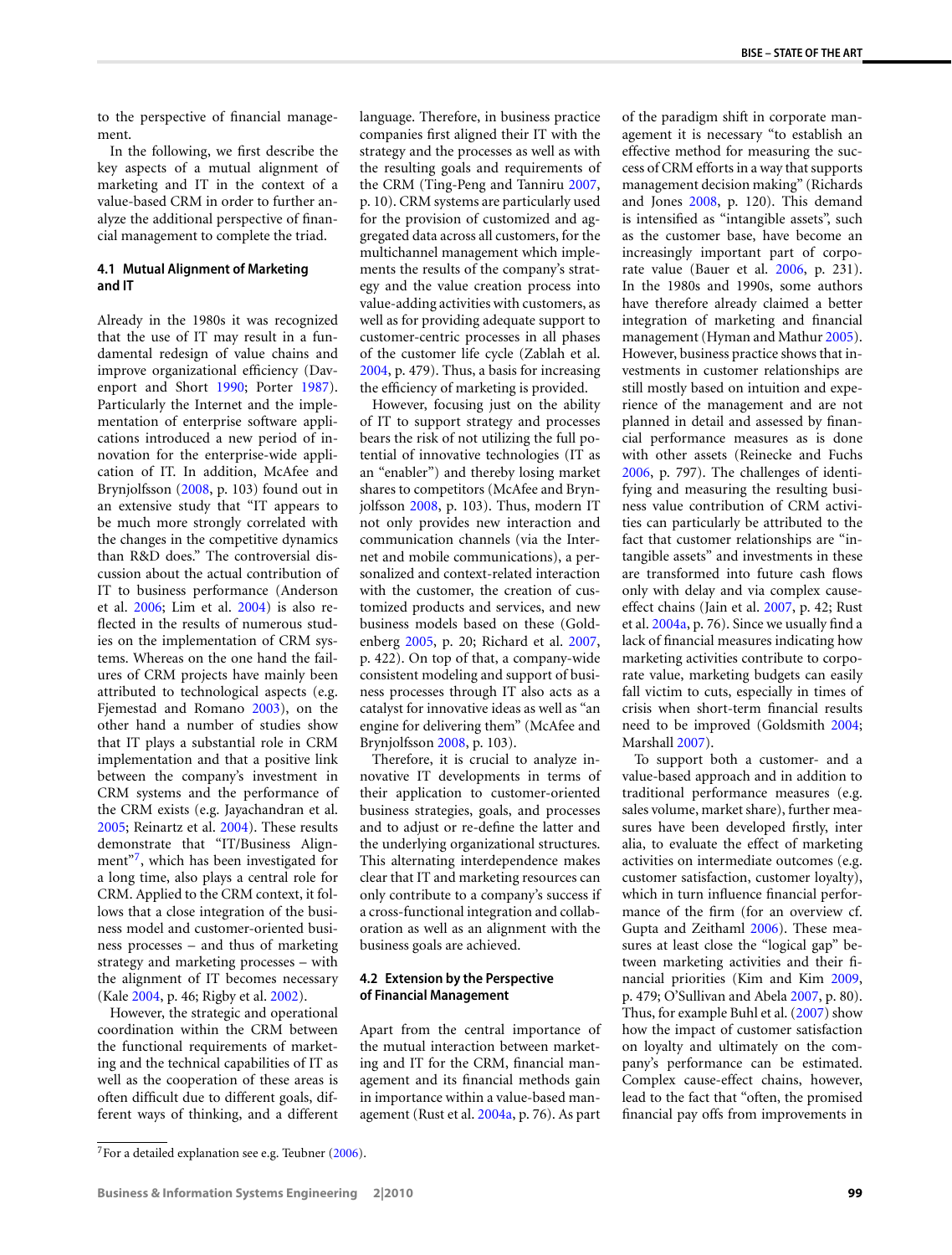intermediate measures failed to appear" (Seggie et al. [2007,](#page-8-0) p. 836). At least Wiesel et al. [\(2008,](#page-8-0) p. 3) argue that "internally, nonfinancial measures provide managers with good indications of the reasons for change  $[\,\dots\,],$  which again benefits the firm's performance." However, to what extent these nonfinancial measures can actually be used to assess the economic value contribution or the "return on investment (ROI)" and distribute company resources to their maximum benefit, remains questionable (Rao and Bharadwaj [2008](#page-8-0), p. 17; Richards and Jones [2008,](#page-8-0) p. 128).

This gain in knowledge has led to an increased discussion of the so-called "marketing metrics" (e.g. Gupta and Zeithaml [2006](#page-7-0); Rust et al. [2004a,](#page-8-0) [2004b\)](#page-8-0). Within these "marketing metrics", customer valuation edges to the center of research as it links the two central issues: "customer relationships" and "financial accountability" (Kumar and George [2007;](#page-7-0) Richards and Jones [2008](#page-8-0), p. 122). Recently, the concept of *customer lifetime value* (CLV), quantifying the value of a customer using the net present value method, which also forms the basis of SHV, has gained increasing importance among both academics and practitioners (Gupta et al. [2006,](#page-7-0) p. 139 f; Sackmann et al. [2008,](#page-8-0) p. 28). It is defined by Dwyer [\(1997](#page-6-0), p. 7) as "the present value of the expected benefits (e.g., gross margin) less the burdens (e.g., direct costs of servicing and communicating) from customers". Unlike many other methods (such as the ABC analysis or scoring models), CLV enables a much more comprehensive approach by taking into account all cash flows across the entire lifecycle of a customer relationship. Therefore numerous CLV approaches can be found in literature considering different parameters for the calculation (Gupta et al. [2006\)](#page-7-0). Apart from the key benefits of a future-oriented, long-term, and cashflow-oriented perspective, the practicality of the CLV suffers, however, from the uncertainty resulting from various factors $8$  that accompanies the estimation of future cash flows. Although the consideration of risk is crucial for a riskaverse decision maker – and this is particularly true with regard to the importance of risk in the current financial and economic crisis – an explicit distinction between a deterministic and stochastic world within the CLV approaches is rare (Buhl and Heinrich [2008,](#page-6-0) p. 2). Instead of measuring risk by the variance of the CLV, often only a lump-sum reduction of the expected cash flows, a risk-adjusted discount rate, or even the substitution of the discount rate through the theoretically established weighted average cost of capital (WACC) is used (Buhl and Heinrich [2008,](#page-6-0) p. 4; Kundisch et al. [2008,](#page-7-0) p. 2).

At least Blattberg and Deighton [\(1996](#page-6-0)) managed to break up the isolated and limited perspective on the individual customers by the CLV and allowed strategic decision making on corporate level by pooling all customers in a portfolio, which they called *customer equity* (CE). This CE is defined by Rust et al. ([2004b,](#page-8-0) p. 110) as "the total of the discounted lifetime values summed over all of the firm's current and potential customers". Hence, the CE reflects the value of all future cash flows expected from all customer relationships. However, through a simple aggregation of the CLVs of all customers the CE ignores the fact that the risk associated with one customer may be balanced by other, less risky customers, i.e. diversification effects are not taken into account. As a result of these findings regarding the consideration of risk-/returnaspects, a number of financial concepts (e.g. capital asset pricing model, portfolio theory, and real option approaches) have recently been transferred to customer portfolios (e.g. Buhl and Heinrich [2008;](#page-6-0) Haenlein et al. [2006](#page-7-0); Hopkinson and Yu Lum [2002](#page-7-0); Kundisch et al. [2008](#page-7-0)). Such "marketing metrics", based on these approaches and thus taking a future-oriented, long-term, cashfloworiented, and risk-adjusted perspective, allow for an identification and measurement of the economic value contribution and the ROI of marketing. Moreover, acquisition and selection strategies can be based on these measures, thus making a contribution to a value-based decision making within the context of CRM.

Against the background of the information and analysis methods required for these "marketing metrics", however, the positive effect on firm performance of value-based CRM depends on the ability to appropriately integrate modern IT and align it to the corresponding processes (Seggie et al. [2007](#page-8-0), p. 836). Only "the improvement in information technology and the availability of customer-level transaction data permits companies to

perform detailed analyses instead of relying on aggregate survey-based measures" (Gupta and Lehmann [2006,](#page-7-0) p. 88). Regarding the so-called (value-based) customer information management, a particular challenge is to integrate CRM systems into the enterprise-wide ICS architecture so that information necessary for the "marketing metrics" is made available in a timely, accurate, and reliable way (Seggie et al. [2007,](#page-8-0) p. 836). An appropriate marketing performance measurement system, which for example uses a cockpit to display the most important "marketing metrics", allows for a structuring and standardization of the company-wide, value-based planning and control process within marketing (Clark et al. [2006](#page-6-0), p. 20) as well as for the strengthening of competitiveness as a result of company-wide and standardized processes (McAfee and Brynjolfsson [2008](#page-7-0), p. 103). Moreover, along with CRM systems even the capability of marketing to establish and maintain profitable and long-term customer relationships can be influenced positively (Richards and Jones [2008](#page-8-0), p. 126).

Therefore, a selective and alternating collaboration within the triad of marketing, financial management, and IT is crucial for a value-based CRM and for the related objectives of a value-based planning and control of all CRM activities using standardized performance measures.

Based on the findings of this section, a definition of the value-based CRM can be proposed in more detail as follows: A value-based CRM aims to build and manage a portfolio of customer relationships that maximizes corporate value. This requires a comprehensive and valuebased alignment of all corporate activities with the customers, coordinated and appropriate marketing, sales and service concepts as well as a selective use of modern information technology.

#### **5 Summary and Outlook**

It is widely agreed that customer relationships represent the most valuable assets to firm. Within the value-based management it is therefore crucial that customer relationships should be treated as a portfolio of assets or investments that need to be actively managed to maximize corporate value. Thus, companies not only need to produce, market, and sell high quality products and services, but they

<sup>8</sup>For a detailed overview see e.g. Srivastava et al. [\(1997](#page-8-0)).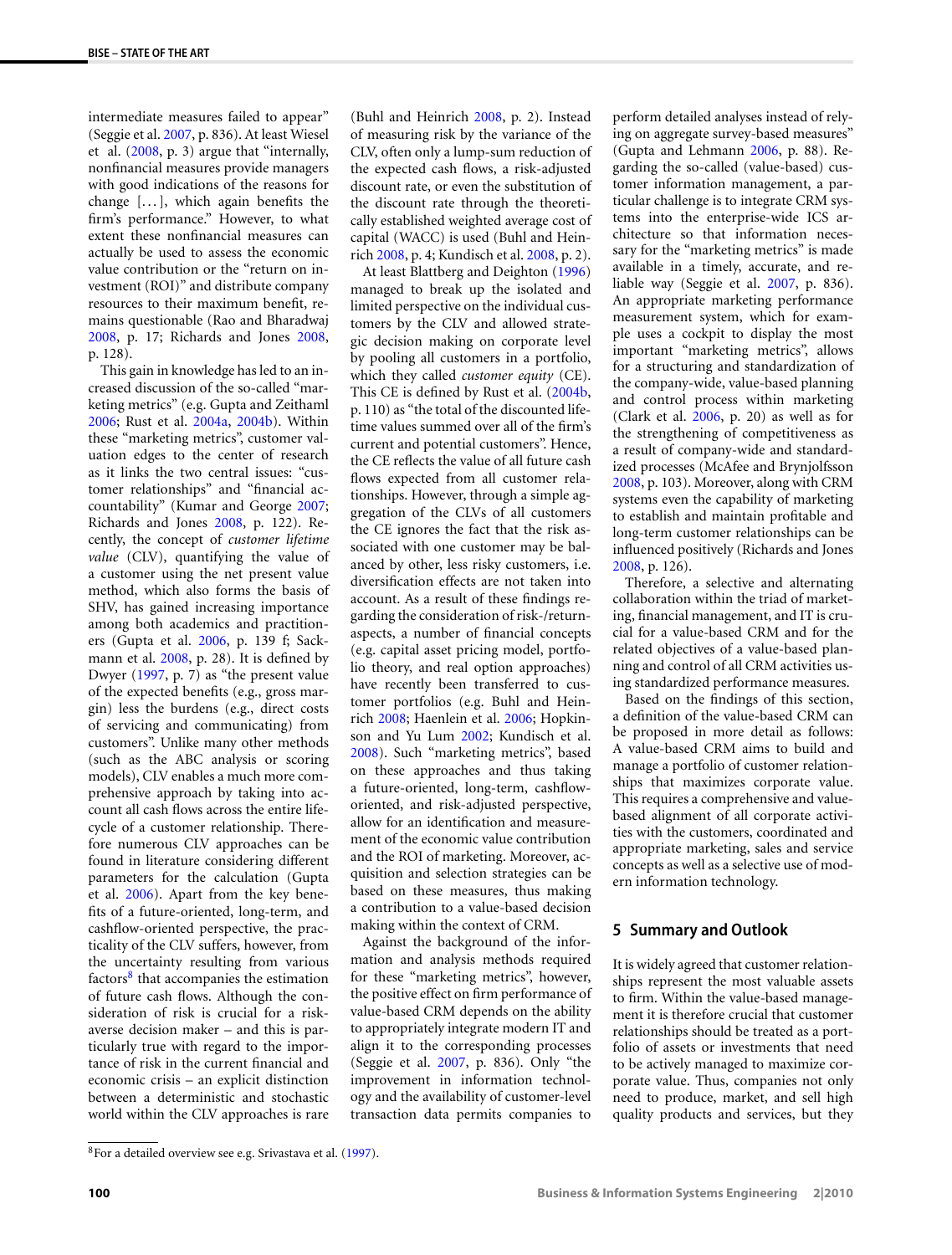<span id="page-6-0"></span>also need to establish and maintain longterm and profitable customer relationships. A brief review of literature shows that CRM has developed into a major research focus besides management- and marketing-oriented issues, in particular within BISE. Although different perspectives regarding CRM exist, it is widely agreed that for the complex field of CRM only a holistic alignment of all corporate activities with the customer lead to the desired objectives. However, a limited focus on the mutual alignment of marketing and IT ("align" and "enable") is insufficient within a value-based management, that in particular requires an identification and management of the value contribution of CRM activities and decisions to the corporate value. Therefore, an integration of the additional perspective of financial management as well as the development of appropriate performance measures ("marketing metrics") are inevitable. In doing so, modern IT can consolidate and provide information, required for the determination of and the management control based upon these "marketing metrics" (et al. regarding customer selection and allocation of marketing budgets (e.g. Bruhn et al. 2008; Heiligenthal and Skiera [2007\)](#page-7-0)) and support the implementation of a companywide and consistent performance measurement system.

Looking ahead CRM will remain an important field of research particularly due to technological innovations and the challenges of a value-based management for the internal and external value chain. Thus, it is already evident that e.g. with the recent developments in the context of Web 2.0 (e.g. Bächle 2008; Koch et al. [2007\)](#page-7-0) a new dimension of "networking" is evolving, giving rise to an increased interaction with and integration of customers. Strategies known in the context of "social CRM" or "CRM 2.0" focus on this issue and particularly extend the "classical interactions features" using blogs, forums, and online social networks. Additionally, the analyzed mutual alignment of the triad of marketing, financial management, and IT gains in importance through the increasing virtualization of value-added networks (e.g. Buhl and Winter 2009; Fiedler and Gallenkamp 2008), the impact of sourcing decisions in the context of CRM (e.g. Meyer and Schumacher [2003](#page-7-0)), and issues concerning the key success factor of the measurement and management of data

quality (e.g. Heinrich et al. [2009](#page-7-0); Hinrichs [2002](#page-7-0)). It thus reveals multiple possibilities for further research. Besides the discussed importance of the triad other important issues within CRM implementation projects such as socio-cultural issues regarding the "human factor" (e.g. staff qualifications, incentive systems), legal requirements (for data privacy) have to be taken in account (e.g. Knackstedt et al. [2006](#page-7-0); Treiblmaier [2007](#page-8-0)). Overall, the theoretical conceptualization and review of CRM contains a labyrinth of different perspectives and issues of various disciplines, to which in particular BISE can provide a valuable contribution due to its interdisciplinary and applicationoriented approaches.

#### **References**

- Albach H (2001) Shareholder Value und Unternehmenswert – Theoretische Anmerkungen zu einem aktuellen Thema. Zeitschrift für Betriebswirtschaft 71(6):643– 674
- Ambler T (2008) Marketing metrics. In: MJ Baker, SJ Hart (eds) The marketing book, 6th edn. Butterworth-Heinemann, Oxford, pp 414–427
- Anderson MC, Banker RD, Ravindran S (2006) Value implications of investments in information technology. Management Science 52(9):1359–1376
- Bächle M (2008) Ökonomische Perspektiven des Web 2.0 – Open Innovation, Social Commerce und Enterprise 2.0. WIRTSCHAFTSINFORMATIK 50(2):129–132
- Bauer HH, Stokburger G, Hammerschmidt M (2006) Marketing Performance: Messen – Analysieren – Optimieren. Gabler, Wiesbaden
- Becker JU, Greve G, Albers S (2009) The impact of technological and organizational implementation of CRM on customer acquisition, maintenance, and retention. International Journal of Research in Marketing 26(3):207–215
- Berry LL (1983) Relationship marketing. In: Berry LL, Shostack GL, Upah G (eds) Emerging perspectives on services marketing. American Marketing Association, Chicago, pp 25–28
- Birker B (2008) CRM-Soll-Prozess einer Dialogmarketingaktion in einem Handelsunternehmen. In: Helmke S, Uebel MF, Dangelmaier W (eds) Effektives Customer Relationship Management, 4th edn. Gabler, Wiesbaden, pp 187–204
- Blattberg RC, Deighton J (1996) Manage marketing by the customer equity test. Harvard
- Business Review 74(4):136–144 Brealey RA, Myers SC, Marucs AJ (2007) Fundamentals of corporate finance. McGraw-Hill, New York
- Brocke J, vom, Sonnenberg C, Simons A (2009) Wertorientierte Gestaltung von Informationssystemen: Konzeption und Anwendung einer Potenzialmodellierung am Beispiel Serviceorientierter Architekturen. WIRTSCHAFTSINFORMATIK 51(3):261–272
- Bruhn M, Georgi D, Tuzovic S (2008) Customer equity management as formative secondorder construct. Journal of Business Research 61(12):1292–1301
- Buhl HU, Heinrich B (2008) Valuing customer portfolios under risk-return-aspects: A model-based approach and its application in the financial services industry. Academy of Marketing Science Review  $12(5):1-\frac{2}{3}2$
- Buhl HU, Winter R (2009) Vollvirtualisierung – Beitrag der Wirtschaftsinformatik zu einer Vision. WIRTSCHAFTSINFORMATIK 51(2):157–160
- Buhl HU, Kundisch D, Schackmann N, Renz A (2007) Spezifizierung des Kano-Modells zur Messung von Kundenzufriedenheit. In: Oberweis A, Weinhardt C, Gimpel H, Koschmider A, Pankratius V, Schnizler B (eds) Wirtschaftsinformatik 2007 – eOrganisation: Service-, Prozess-, Market-Engineering, Karlsruhe, pp 879–896
- Bush RP, Underwood JH, Sherrell DL (2006) Examining the relationship marketing, marketing productivity paradigm: Establishing an agenda for current and future research. Journal of Relationship Marketing 6(2):9– 33
- Buttle F (2004) Customer relationship management: concepts and tools. Elsevier/ Butterworth-Heinemann, Oxford
- Christopher M, Payne A, Ballantyne D (1991) Relationship marketing. Heinemann, Oxford
- Clark BH, Abela AV, Ambler T (2006) Behind the wheel. Marketing Management 15(3):19–23
- Copeland T, Koller T, Murrin J (1993) Unternehmenswert. Methoden und Strategien für eine wertorientierte Unternehmensführung. Campus, Frankfurt
- Da Silva RV, Rahimi ID (2007) A critical success factor model for CRM implementation. International Journal of Electronic Customer Relationship Management 1(1):3–15
- Danielson MG, Heck JL, Shaffer DR (2008) Shareholder theory – how opponents and proponents both get it wrong. Journal of Applied Finance 18(2):62–66
- Davenport TH, Short JE (1990) The new industrial engineering: information technology and business process redesign. Sloan Management Review 31(4):11–27
- Doherty NF, Lockett NJ (2007) Closing the gap between the expectations of relationship marketing and the reality of E-CRM. International Journal of E-Business Research 3(2):I–VI
- Dwyer FR (1997) Customer lifetime valuation to support marketing decision making. Journal of Direct Marketing 11(4):6–13
- Elmuti D, Jia H, Gray D (2009) Customer relationship management strategic application and organizational effectiveness: an empirical investigation. Journal of Strategic Marketing 17(1):75–96
- Fiedler M, Gallenkamp J (2008) Virtualisierung der Kommunikation – Der Beitrag von Informationsreichhaltigkeit für Kooperationen. WIRTSCHAFTSINFORMATIK 50(6):472– 481
- Fjemestad J, Romano NC (2003) Electronic customer relationship management: revisiting the general principles of usability and resistance – an integrative implementation framework. Business Process Management Journal 9(5):572–591
- Ford D (1990) Understanding business markets: interaction, relationships, network. Academic, London
- Goldenberg B (2005) Real-time CRM: a business revolution in the making. CRM Magazine 9(7):20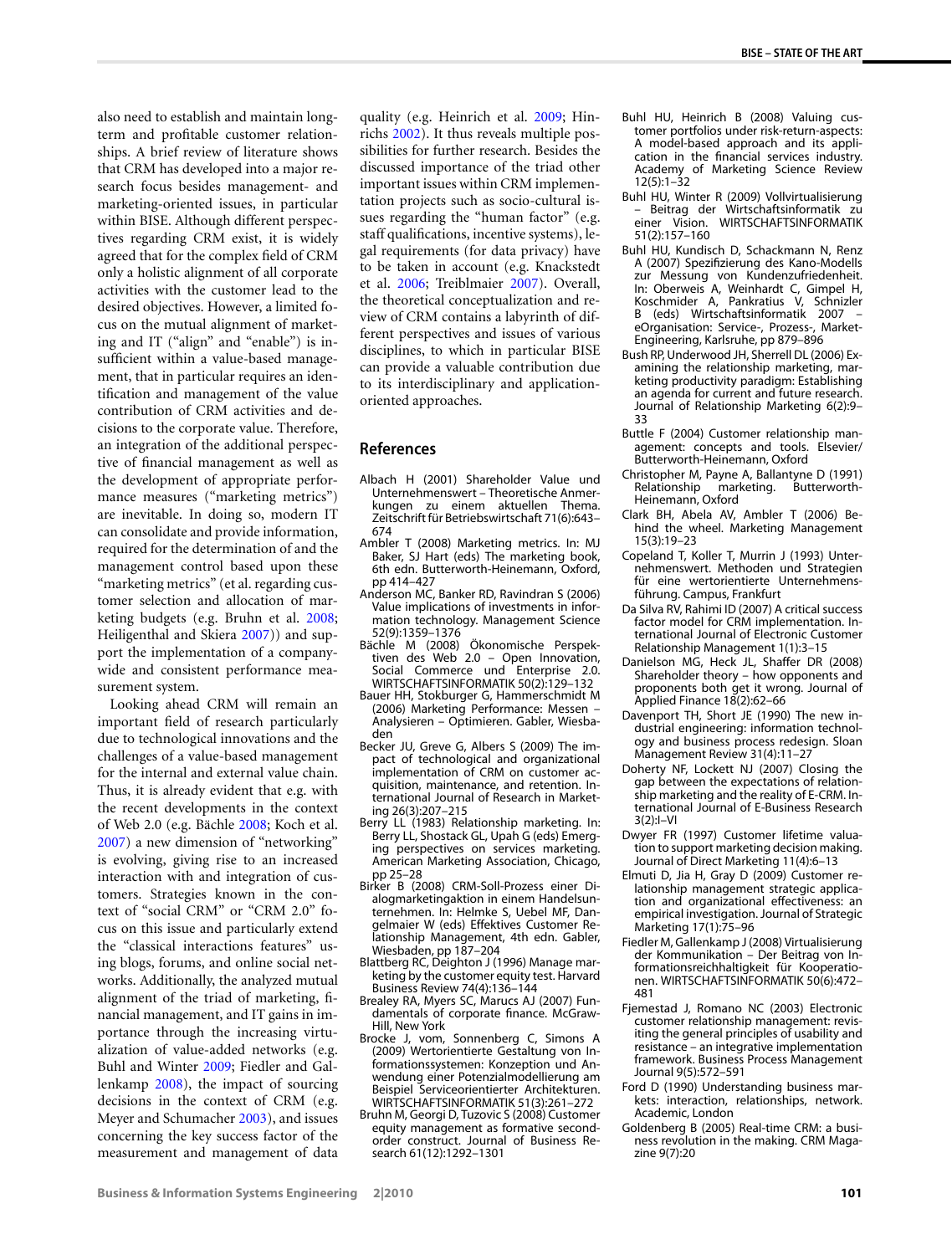#### <span id="page-7-0"></span>**Abstract**

**Martin S. Gneiser**

# **Value-Based CRM**

#### **The Interaction of the Triad of Marketing, Financial Management, and IT**

One major development within business practice is the increasing interest in customer relationship management (CRM) in recent years. CRM thereby focuses on establishing and maintaining profitable relationships with the customer using modern information technology (IT) and has emerged as a major research field in business and information systems engineering. However, despite huge investments many CRM projects fail to achieve their objectives as the complex and interdisciplinary nature of CRM is not addressed adequately. In fact an adoption of a customer-centric orientation within a value-based management requires not only a cross-functional integration of different business departments but also a selectively adjusted collaboration of those departments.

The paper provides an overview of the state of the art of CRM in literature as well as current practices in companies. Furthermore it outlines the specific challenges of a value-based CRM for the cross-functional integration and collaboration of marketing, financial management, and IT. Thus, in addition to a mutual alignment of marketing and IT, a value-based analysis, planning, and controlling of CRM-activities requires the development and implementation of standardized performance measurements and their adequate ITsupport.

**Keywords:** CRM, CRM-systems, Valuebased management

- Goldsmith RE (2004) Current and future trends in marketing and their implications for the discipline. Journal of Marketing Theory and Practice 12(4):10–17
- Gu F (2005) Innovation future earnings, and market efficiency. Journal of Accounting, Auditing & Finance 20(4):385–418
- Gupta S, Lehmann DR (2006) Customer lifetime value and firm valuation. Journal of Relationship Marketing 5(2/3):87–110
- Gupta S, Zeithaml VA (2006) Customer metrics and their impact on financial performance. Marketing Science 25(6):718–739
- Gupta S, Hanssen DM, Hardie BGS, Kahn W, Kumar V, Lin N, Ravishanker N, Sriram S (2006) Modeling customer lifetime value. Journal of Service Research 9(2):139–155
- Haenlein M, Kaplan AM, Schoder D (2006) Valuing the real option of abandoning unprofitable customers when calculating customer lifetime value. Journal of Marketing 70(3):5–20
- Harker MJ, Egan J (2006) The past and future of relationship marketing. Journal of Marketing Management 22(1):215–242
- Hasan M (2003) Ensure success of CRM with a change in mindset. Marketing News 37(8):16
- Heiligenthal J, Skiera B (2007) Optimale Verteilung eines Budgets auf Aktivitäten zur Kundenakquisition, Kundenbindung<br>und Add-on-Selling. Zeitschrift für Add-on-Selling. Zeitschrift für Betriebswirtschaft 77(Special Issue 3):117– 141
- Heinrich B, Kaiser M, Klier M (2009) A procedure to develop metrics for currency and its application in CRM. ACM Journal of Data and Information Quality 1(1): Article 5
- Hinrichs H (2002) Datenqualitätsmanagement in Data Warehouse-Systemen. Dissertation Universität Oldenburg, Oldenburg
- Hippner H (2005) Die (R) Evolution des Customer Relationship Management. Marketing ZFP 27(2):115–134
- Hippner H, Rentzmann R, Wilde KD (2007) Aufbau und Funktionalitäten von CRM-Systemen. In: Hippner H, Wilde KD (eds) Grundlagen des CRM, 2nd edn. Gabler, Wiesbaden, pp 45–74
- Hopkinson G, Yu Lum C (2002) Valuing customer relationships: using the capital asset pricing model (CAPM) to incorporate relationship risk. Journal of Targeting Measurement & Analysis for Marketing 10(3):220– 232
- Hyman Mr, Mathur I (2005) Retrospective and prospective views on the marketing/finance interface. Journal of the Academy of Marketing Science 33(4):390– 400
- Iriana R, Buttle F (2006) Strategic, operational, and analytical customer relationship management: attributes and measures. Journal of Relationship Marketing 5(4):23–42
- Ittner CD, Larcker DF (1998) Are nonfinancial measures leading indicators of financial performance? An analysis of customer satisfaction. Journal of Accounting Research 36(Supplement):1–35
- Jackson TW (2005) CRM: from 'art to science'. Journal of Database Marketing & Customer Strategy Management 13(1):76–92
- Jain R, Jain S, Dhar U (2007) Curel: a scale for measuring customer relationship management effectiveness in service sector. Journal of Services Research 7(1):37–58
- Jayachandran S, Sharma S, Kaufman P, Raman P (2005) The role of relational information process and technology use in customer relationship management. Journal of Marketing 69(4):177–192
- Kale SH (2004) CRM failure and the seven deadly sins. Marketing Management 13(5):42–46
- Keown AJ, Maritn D, Petty JW (2008) Foundations of finance. Pearson Prentice-Hall, Upper Saddle River
- Kim H, Kim Y (2009) A CRM performance measurement framework: its development process and application. Industrial Marketing Management 38(4):477–489
- Knackstedt R, Brelage C, Kaufmann NC (2006) Entwicklung rechtssicherer Web-Anwendungen. WIRTSCHAFTSINFORMATIK 48(1): 27–35
- Koch M, Richter A, Schlosser A (2007) Produkte zum IT-gestützten Social Networking in Unternehmen. WIRTSCHAFTSINFOR-MATIK 49(6):448–455
- Kotler P, Armstrong G (2004) Principles of marketing, 10th edn. Prentice-Hall, Upper Saddle River
- Krcmar H (2005) Informationsmanagement, 4th edn. Springer, Berlin
- Kumar V, George M (2007) Measuring and maximizing customer equity: a critical analysis. Journal of the Academy of Marketing Science 35(2):157–171
- Kumar V, Ramani G, Bohling T (2004) Customer lifetime value approaches and best practice applications. Journal of Interactive Marketing 18(3):60–72
- Kundisch D, Sackmann S, Ruch M (2008) CRM and customer portfolio management for e-tailers. In: Proceedings 41th annual Hawaii international conference on system sciences (HICSS-41), Hawaii
- Lim J, Richardson VJ, Roberts TL (2004) Information technology investment and firm performance: a meta-analysis. In: Proceedings 37th annual Hawaii international conference on system science (HICSS-37), Hawaii
- Marketingcharts (2008) CRM Application revenue set to double in value. [http://](http://www.marketingcharts.com/direct/crm-applications-revenue-set-to-double-in-value-2225) [www.marketingcharts.com/direct/crm](http://www.marketingcharts.com/direct/crm-applications-revenue-set-to-double-in-value-2225)[applications-revenue-set-to-double-in](http://www.marketingcharts.com/direct/crm-applications-revenue-set-to-double-in-value-2225)[value-2225](http://www.marketingcharts.com/direct/crm-applications-revenue-set-to-double-in-value-2225). Accessed 2009-01-15
- Marketing Science Institute (2006) 2006– 2008 MSI research priorities. Cambridge, USA
- Marshall J (2007) Are finance and marketing getting closer? Financial Executive 23(2):46–48
- McAfee A, Brynjolfsson E (2008) Investing in the IT. That makes a competitive difference. Harvard Business Review 86(7):98–107
- Meyer M, Kolbe LM (2005) Integration of customer relationship management: status quo and implications for research and practice. Journal of Strategic Marketing 13(3):175–198
- Meyer A, Schaffer M (2003) Die Kundenbeziehung als ein zentraler Unternehmenswert – als Werttreiber der Kundenbeziehung. In: Günter B, Helm S (eds) Kundenwert: Grundlagen – Innovative Konzepte – Praktische Umsetzung, 2nd edn. Gabler, Wiesbaden, pp 61–86
- Meyer M, Schumacher J (2003) Outsourcing von CRM-Teilprozessen an Betreiber von Internetmarktplätzen. WIRTSCHAFTSINFOR-MATIK 45(2):165–175
- Ngai EWT (2005) Customer relationship management research (1992–2002): an academic literature review and classification. Marketing Intelligence & Planning 23(6/7):582–605
- O'Sullivan D, Abela A (2007) Marketing performance measurement ability and firm performance. Journal of Marketing 71(2):79– 93